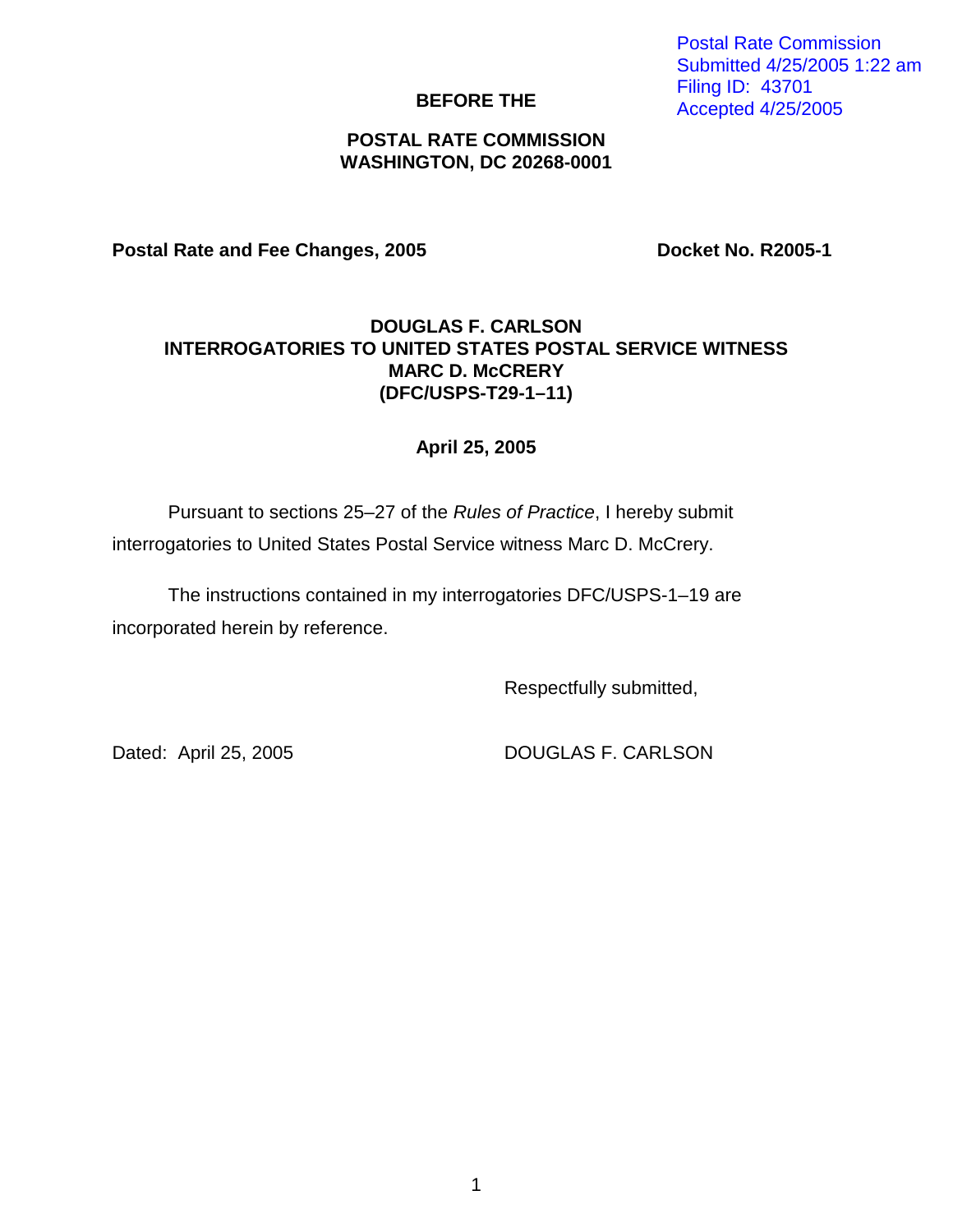**DFC/USPS-T29-1**. Please refer to your testimony at page 4, lines 2–3. Are you aware that some P&DC's routinely operate the AFCS in a "lift everything" mode (i.e., the AFCS lifts both OCR-readable and script mail)?

**DFC/USPS-T29-2**. Please refer to your testimony at page 4, lines 11–13.

- a. Please describe how the ink-jet canceller (IJC) will automate the cancellation process.
- b. Please provide a nationwide rollout schedule for the IJC.
- c. Please estimate the cost savings that the Postal Service expects to realize from the IJC.
- d. Are the cost savings of the IJC factored into test-year mail-processing costs?

**DFC/USPS-T29-3**. Please refer to your testimony at page 4, lines 13–15. Please explain how the OCR upgrade will operate and why it will focus on five-digit ZIP Codes. If a document is available summarizing and describing this upgrade, please provide it.

**DFC/USPS-T29-4**. Please refer to your testimony at page 4, lines 16–17. Please explain how the Video Facing Modification program operates. If a document is available summarizing and describing this program, please provide it.

**DFC/USPS-T29-5**. Please refer to your testimony at page 4, lines 17–19. Will the remaining 728 AFCS machines not be upgraded with the Video Facing Modification?

**DFC/USPS-T29-6**. Please refer to your testimony at page 4, lines 26–27. Do all MLOCR's have 60 stackers?